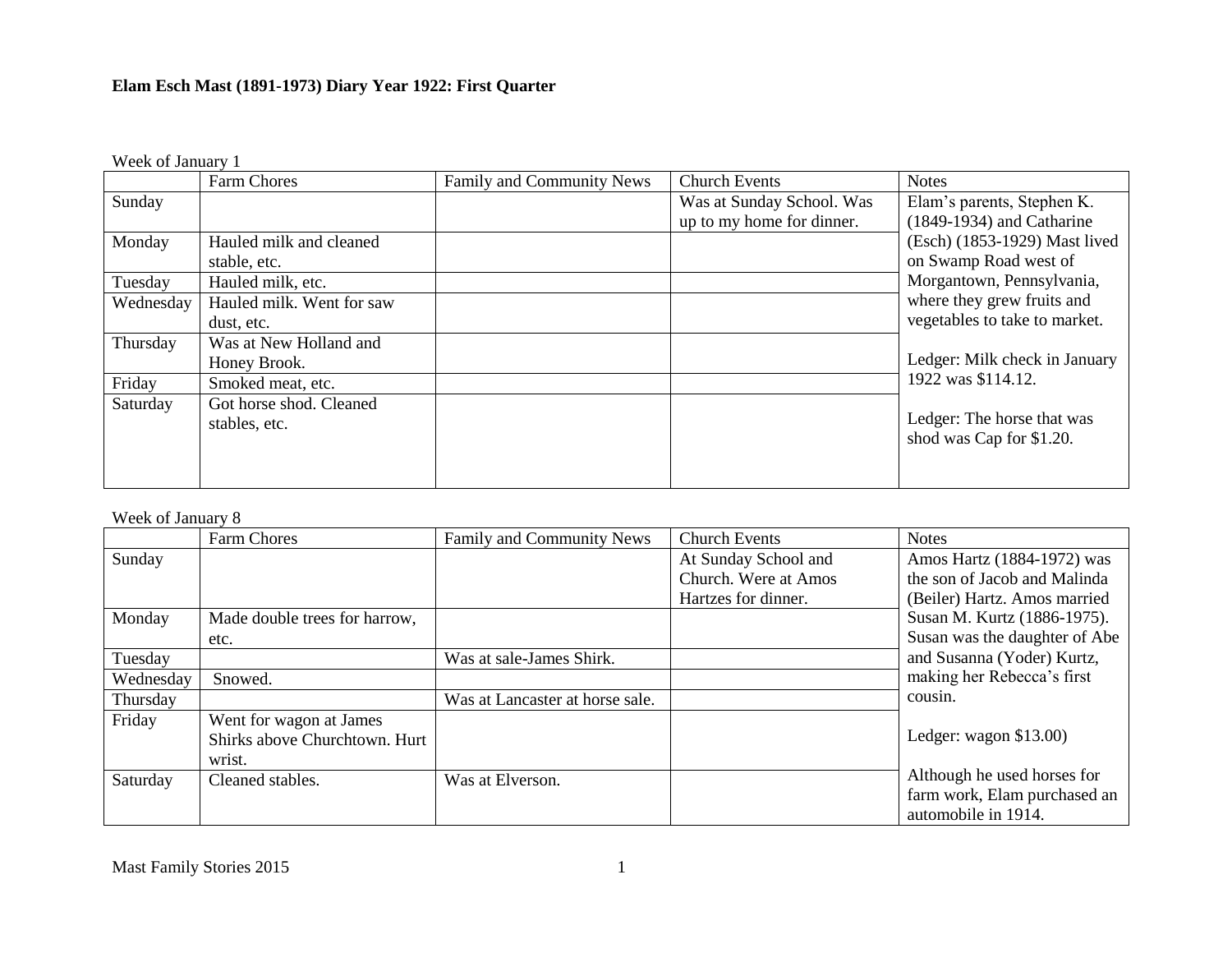## Week of January 15

|           | <b>Farm Chores</b>            | Family and Community News           | <b>Church Events</b>           | <b>Notes</b>                   |
|-----------|-------------------------------|-------------------------------------|--------------------------------|--------------------------------|
| Sunday    |                               |                                     | At Park Hertzler's funeral and | Parke Hertzler was the only    |
|           |                               |                                     | at Sunday School.              | son of Joseph and Lizzie       |
|           |                               |                                     |                                | Hertzler. On January 5, 1922,  |
| Monday    | Cleaned stables, etc.         |                                     |                                | at 21 years of age Parke died  |
| Tuesday   | At horse sale at New Holland. | At John Mast's wedding.             |                                | in a motorcycle accident in    |
|           | Bought two horses.            |                                     |                                | California. He was a member    |
| Wednesday |                               | At funeral at Bird in Hand-         |                                | of Conestoga Amish             |
|           |                               | Anna Umble.                         |                                | Mennonite Church. He was       |
| Thursday  | Cleaned stables.              | Was at Steve Mast for policy.       |                                | survived by his parents and 8  |
| Friday    | Cleaned stables, etc.         |                                     |                                | sisters.                       |
| Saturday  | Cleaned stables.              | Was up at town to see<br>aeroplane. |                                | Ledger: 2 horses \$227         |
|           |                               |                                     |                                | John Mast (1897-1977) was      |
|           |                               |                                     |                                | the son of David and Elizabeth |
|           |                               |                                     |                                | (Stoltzfus) Mast and was       |
|           |                               |                                     |                                | Rebecca's cousin. He married   |
|           |                               |                                     |                                | Rebecca Hartz (1895-1956)      |
|           |                               |                                     |                                | who was the daughter of Jacob  |
|           |                               |                                     |                                | and Malinda (Beiler) Hartz.    |
|           |                               |                                     |                                | Anna Barbara Umble (1883-      |
|           |                               |                                     |                                | 1922) was the daughter of      |
|           |                               |                                     |                                | John Adams and Mary (Esch)     |
|           |                               |                                     |                                | Umble and was Elam's cousin.   |

## Week of January 22

|        | <b>Farm Chores</b>              | <b>Family and Community News</b> | <b>Church Events</b>         | <b>Notes</b>                   |
|--------|---------------------------------|----------------------------------|------------------------------|--------------------------------|
| Sunday |                                 | (Spotty died.)                   | At church and Sunday School. | We think Spotty was a cow      |
| Monday | Was at Elverson and bought      |                                  |                              | because in the not too distant |
|        | bull of Abner Hertzler. Took it |                                  |                              | future Elam buys a cow and     |
|        | down to John Kauffmans.         |                                  |                              | names her Spotty.              |
|        | Weight 1250 lb.                 |                                  |                              |                                |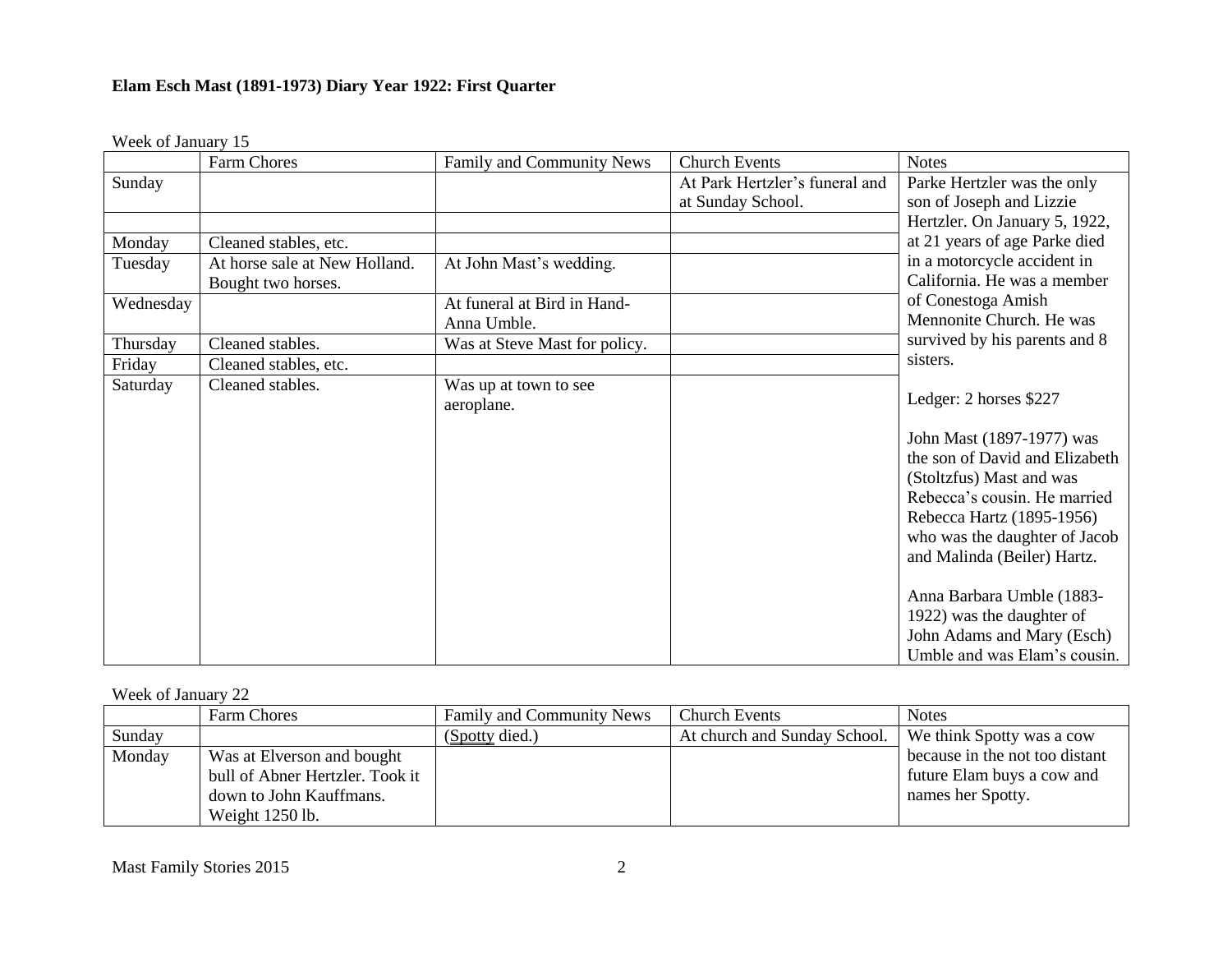| Tuesday   | Butchered beef at John          |  | John Kauffman (1893-1991) is |
|-----------|---------------------------------|--|------------------------------|
|           | Kauffmans. Dressed 734 lb. I    |  | Elam's brother-in-law,       |
|           | got half. Cleaned stables, etc. |  | married to Rebecca's sister  |
| Wednesday | Cutting beef. Was at mill. Got  |  | Linnie (1893-1974).          |
|           | flower and chop, mother was     |  |                              |
|           | here helping cut beef.          |  |                              |
| Thursday  | Was at Terryhill and at         |  |                              |
|           | Churchtown. Was up home and     |  |                              |
|           | ground belognas and stuffed     |  |                              |
|           | them, etc.                      |  |                              |
| Friday    | Cleaned stables, etc.           |  |                              |
| Saturday  | Snowed. Pottered.               |  |                              |

#### Week of January 29

|           | Farm Chores                  | Family and Community News     | <b>Church Events</b> | <b>Notes</b>                  |
|-----------|------------------------------|-------------------------------|----------------------|-------------------------------|
| Sunday    |                              |                               | Was at home. Snow.   | M.G. Weaver & Son was a       |
| Monday    | Shoveled snow. Hauled milk.  |                               |                      | real estate company in New    |
|           | Split wood, etc.             |                               |                      | Holland, Pennsylvania, in the |
| Tuesday   | Split wood. Cleaned stables, | Lady was here.                |                      | 1920s.                        |
|           | etc.                         |                               |                      |                               |
| Wednesday | Was at mill, etc.            |                               |                      |                               |
| Thursday  | Cleaned stables.             | Was up at New Holland to see  |                      |                               |
|           |                              | M.G. Weaver, etc.             |                      |                               |
| Friday    |                              | At sale at Morgantown, etc.   |                      |                               |
| Saturday  | Cleaned stables, etc.        | Was up at Sams. He killed his |                      |                               |
|           |                              | beef. Weigh 1835 lb.          |                      |                               |

Week of February 5

|           | Farm Chores                     | Family and Community News     | <b>Church Events</b>     | <b>Notes</b>                   |
|-----------|---------------------------------|-------------------------------|--------------------------|--------------------------------|
| Sunday    |                                 | Was up home for dinner.       | Was at Sunday School and | Elam and Rebecca attended      |
|           |                                 |                               | church.                  | Conestoga Amish Mennonite      |
| Monday    | Pottered.                       |                               |                          | Church all of their lives. By  |
| Tuesday   | Cleaned stables and split wood. |                               |                          | 1922, Sunday School was in     |
| Wednesday |                                 | Was at New Holland, Terryhill |                          | English as were most services. |
|           |                                 | and at Deiners.               |                          |                                |
| Thursday  |                                 | Was at town and Oberholtzer   |                          | Deiners refers to the farm     |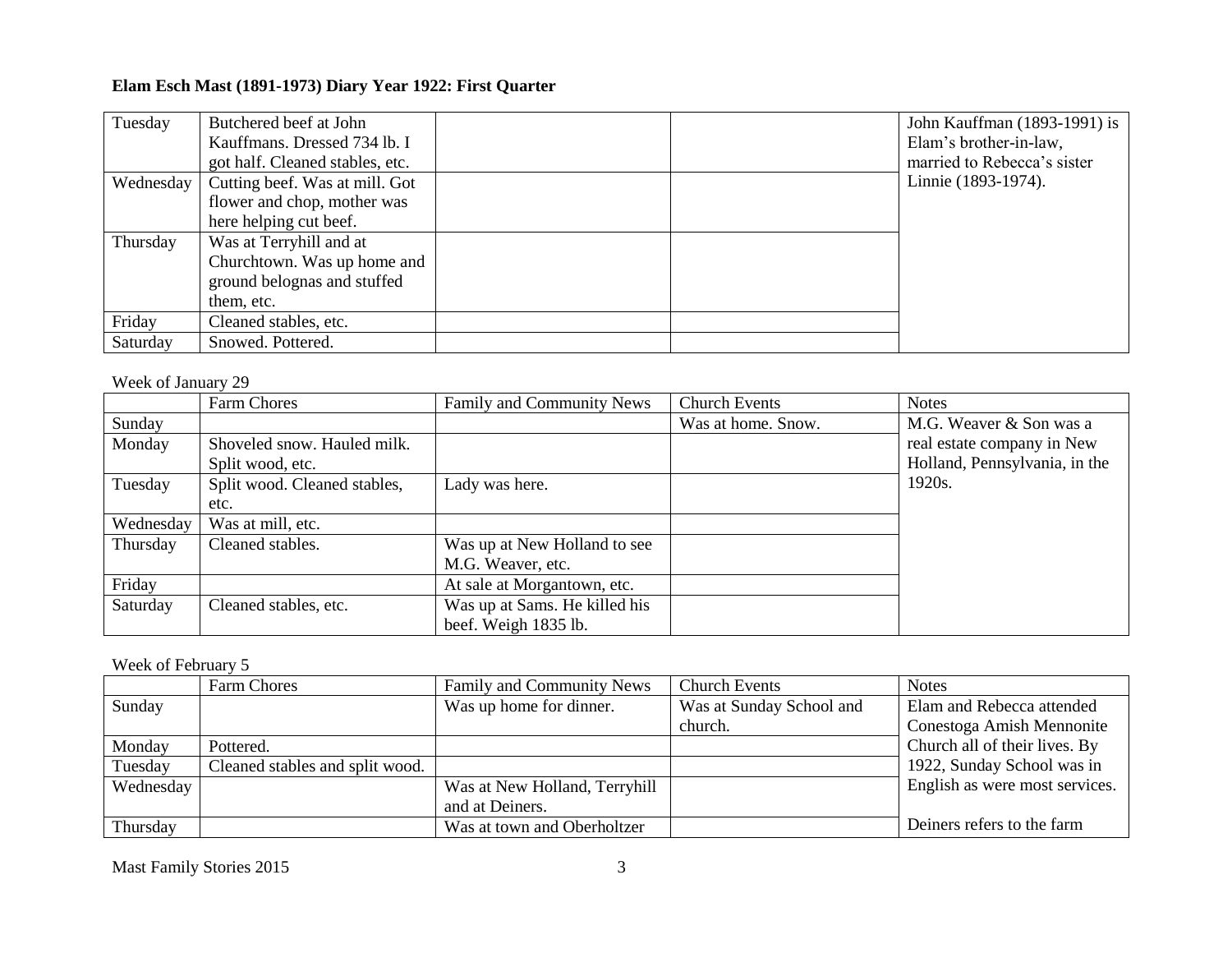|          |                                | sale.            | Elam and Rebecca are about to |
|----------|--------------------------------|------------------|-------------------------------|
| Friday   | Cleaned stables. Was at store. | Down at Deiners. | buv.                          |
| Saturday | Shelled corn, mixed chicken    |                  |                               |
|          | feed and cleaned stables, etc. |                  |                               |

## Week of February 12

|           | Farm Chores                   | Family and Community News     | <b>Church Events</b>     | <b>Notes</b>                  |
|-----------|-------------------------------|-------------------------------|--------------------------|-------------------------------|
| Sunday    |                               |                               | Were at home. Martha was | In 1922, Elam was married to  |
|           |                               |                               | sick.                    | Rebecca Kurtz for 8 years and |
| Monday    | Split wood, etc.              |                               |                          | had 4 children: Kathryn,      |
| Tuesday   | Cleaned stables.              |                               |                          | Edwin, Martha, and Lloyd.     |
| Wednesday | Crist came. Cut trees down at | At sale at Berkeys, etc.      |                          |                               |
|           | Deiners.                      |                               |                          |                               |
| Thursday  |                               | At Stoltzfus and Witwer sale. |                          |                               |
| Friday    |                               | Sale at Morgantown.           |                          |                               |
| Saturday  | Cleaned stables.              |                               |                          |                               |

#### Week of February 19

|           | Farm Chores                   | <b>Family and Community News</b> | <b>Church Events</b>         | <b>Notes</b>           |
|-----------|-------------------------------|----------------------------------|------------------------------|------------------------|
| Sunday    |                               |                                  | At church and Sunday School. |                        |
| Monday    | Cleaned stables. At mill.     |                                  |                              |                        |
| Tuesday   | Sawed logs.                   | Was at Churchtown.               |                              |                        |
| Wednesday |                               | Was at West Chester, etc.        |                              |                        |
| Thursday  |                               | At Jacob Foreman's sale.         |                              |                        |
| Friday    | Went for cow and hauled logs. |                                  |                              | Ledger: $\cos \$72.75$ |
| Saturday  | Cleaned stables.              | Sale at Douglasville.            |                              |                        |

## Week of February 26

|           | Farm Chores                   | Family and Community News   | Church Events    | <b>Notes</b>                 |
|-----------|-------------------------------|-----------------------------|------------------|------------------------------|
| Sunday    |                               |                             | At Sunday School |                              |
| Monday    | Cleaned stables.              | Was at Jacob Summers sale.  |                  |                              |
|           | Tore out stables at Deiners.  |                             |                  | Ledger: 2 cows $$63 + $29 =$ |
| Tuesday   | Went for cow at Summers       | Was at sale at Gutherville. |                  | \$102.00                     |
| Wednesday | Hauled logs.                  | Was at Retew sale.          |                  |                              |
| Thursday  | Hauled logs. Cleaned stables. |                             |                  |                              |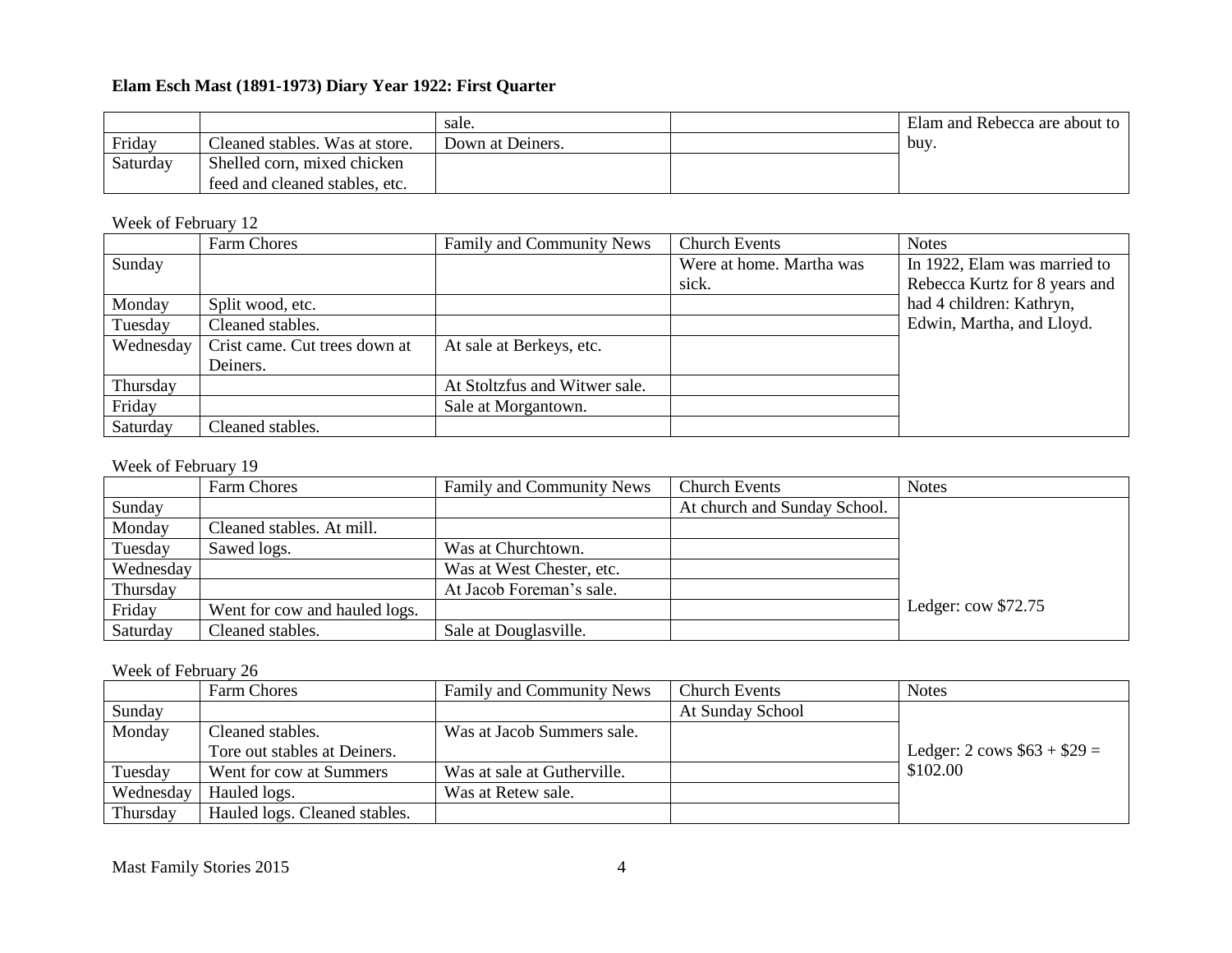|          | Hauled lumber.                       |                     |  |
|----------|--------------------------------------|---------------------|--|
| Friday   | Was fixing stables at Deiners.       | Was at New Holland. |  |
| Saturday | Cleaned stables. Bagged up<br>wheat. |                     |  |

Week of March 5

|           | Farm Chores                      | Family and Community News | <b>Church Events</b>        | <b>Notes</b>                 |
|-----------|----------------------------------|---------------------------|-----------------------------|------------------------------|
| Sunday    |                                  |                           | At Sunday School and church | Ledger: horse shod \$1.65    |
|           |                                  |                           | me and Edwin. Children had  |                              |
|           |                                  |                           | cold.                       | Crist, Ira, and Harvey were  |
| Monday    | Hauled milk. Was at Deiners at   |                           |                             | Elam's brothers-in-law. In   |
|           | stables.                         |                           |                             | 1922, Crist, Ira, and Harvey |
| Tuesday   | Got horse shod. Hauled           |                           |                             | were single young men aged   |
|           | lumber. Worked at stable.        |                           |                             | 21, 20, and 18.              |
| Wednesday | Hauled lumber. Worked at         |                           |                             |                              |
|           | stable. Crist $\frac{1}{2}$ day. |                           |                             |                              |
| Thursday  | Cut wood at Deiners, etc.        |                           |                             |                              |
| Friday    | Worked at stables. Crist, Ira    |                           |                             |                              |
|           | and Harvey. $\frac{1}{2}$ day.   |                           |                             |                              |
| Saturday  | Cleaned stables, etc.            |                           |                             |                              |

#### Week of March 12

|           | Farm Chores                    | Family and Community News | <b>Church Events</b> | <b>Notes</b> |
|-----------|--------------------------------|---------------------------|----------------------|--------------|
| Sunday    |                                |                           | At Sunday School     |              |
| Monday    | Fixed watering trough. Cleaned |                           |                      |              |
|           | stables.                       |                           |                      |              |
| Tuesday   | Filled chaff bags. Worked at   |                           |                      |              |
|           | spring at horse stable door.   |                           |                      |              |
| Wednesday | Hauled 1 load to Deiners.      | At sale at Honey Brook.   |                      |              |
| Thursday  | Hauled to Deiners.             | At sale at Glenmore.      |                      |              |
| Friday    | Hauled to Deiners. Took paper  |                           |                      |              |
|           | off in kitchen.                |                           |                      |              |
| Saturday  | Hauled phosphate. Hauled       |                           |                      |              |
|           | fodder. Got stables ready for  |                           |                      |              |
|           | cattle. Sawed a little wood.   |                           |                      |              |
|           | Cleaned stables, etc.          |                           |                      |              |